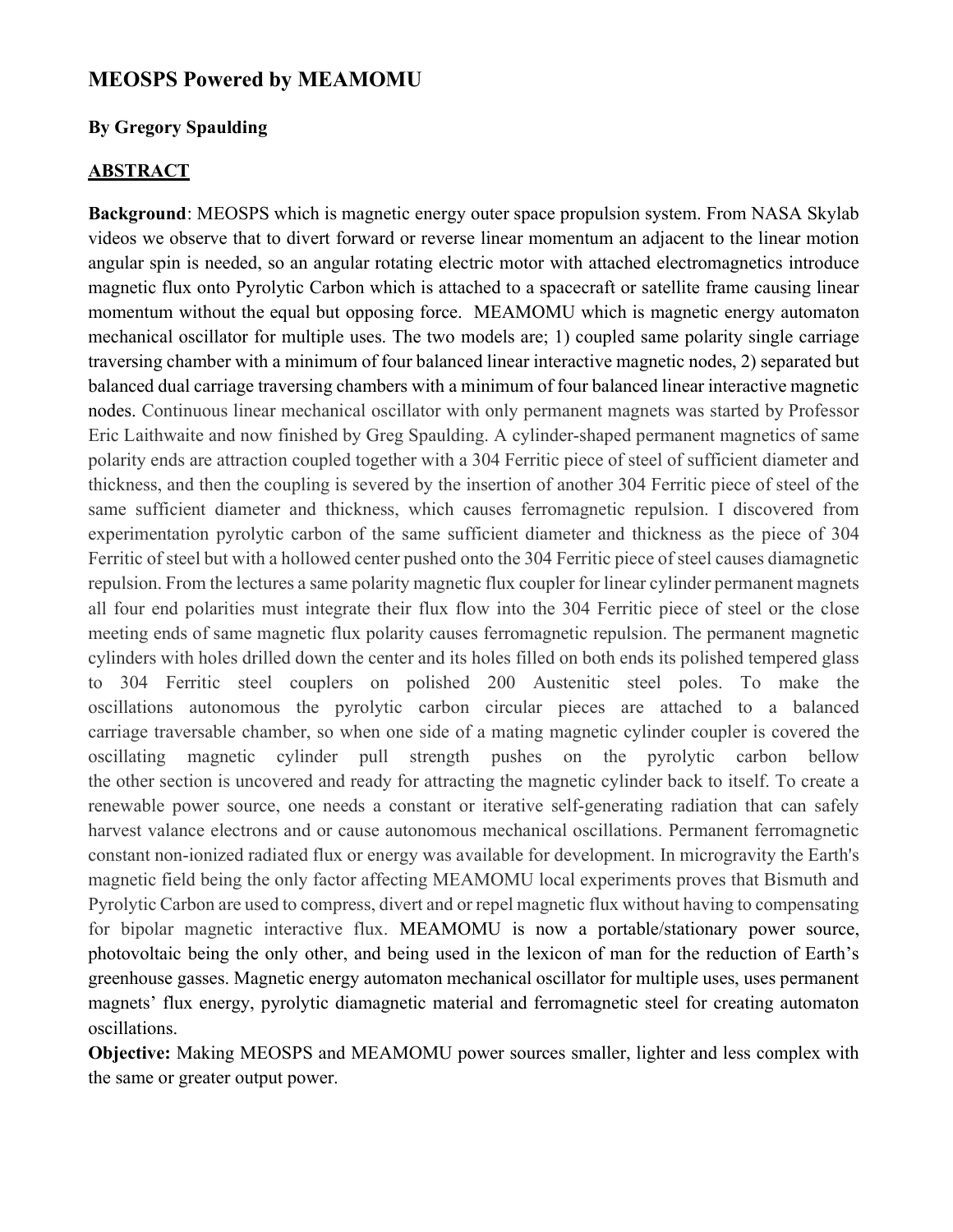Methods: The introduction of metallic and ceramic foam for vacuum tube outgassing and gravity reduction. The introduction of cylinder-shaped ferromagnetic foamed steel geometry with emphasis on length surface area instead of square geometry. The introduction of sodium pyrolytic carbon powder coating on vacuum tube device casing and on nylon dryer vent hose used as flux diverting bellows (using sodium silicate adhesive and high frequency coil exploding pellet) to cover the cylinder-shaped ferromagnetic foamed steel. The introduction of Seebeck harvesting using friction heating in a triboelectric cavity for P&N thermoelectric harvester. Understanding the pull strength of the capsuleshaped ceramic foamed permanent ferromagnets is dependent on four magnetic polarities coupled together to achieve absorption in steel couplers for attractive pull strength but independent of conjoined pull strength when pyrolytic bellows are pushed between flux fields and foamed ferromagnetic steel to cover the polarities of weaker flux due to distance of flux travel. Utilizing dual back-to-back copper conductive membrane switches when capsule-shaped foamed permanent ferromagnets are push on to them for circuit completeness of both piezoelectric and hydrogel relative mechanical motion and creating valance electron harvesting.

Results: MEOSPS with being powered by MEAMOMU will be the future of outer space propulsion for man to communicate with satellites and travel safely and continuously without onboard radioactivity and using pneumatic or hydraulic material for human consumption.

Conclusion: The energy future for man on earth and outer space looks good with MEAMOMU technology.

## **REFERENCES**

- imperialcollegevideo. "Professor Eric Laithwaite: Magnetic River 1975." YouTube, YouTube, 18 Nov. 2012, https://www.youtube.com/watch?v=OI\_HFnNTfyU.
- SchdyInventTech. "Excursions in Science #1 1935." YouTube, YouTube, 14 Mar. 2012, https://www.youtube.com/watch?v=iAuL6jRGx8g&t=177s.
- SchdyInventTech. "Excursions in Science #3 1936." YouTube, YouTube, 12 Nov. 2013, https://www.youtube.com/watch?v=C1CdUqNrj28.
- SchdyInventTech. "Excursions in Science #6 1939." YouTube, YouTube, 16 Mar. 2012, https://www.youtube.com/watch?v=40e2ogskgeA.
- MindsetLearn. "Faraday's Law of Induction: Electromagnetism." YouTube, YouTube, 26 Sept. 2014, https://www.youtube.com/watch?v=GVABAaAivwQ.
- nanohubtechtalks. "Introduction to Thermoelectricity L1.1: Theory Introduction." YouTube, YouTube, 21 Oct. 2019, https://www.youtube.com/watch?v=2w7NBuu5w9c.
- uclaphysicsvideo. "Paramagnetism and Diamagnetism." YouTube, YouTube, 8 Nov. 2013, https://www.youtube.com/watch?v=u36QpPvEh2c&t=1s.
- uclaphysicsvideo. "What Is a Magnet?" YouTube, YouTube, 13 Apr. 2016, https://www.youtube.com/watch?v=8ixOzpLNlMY.